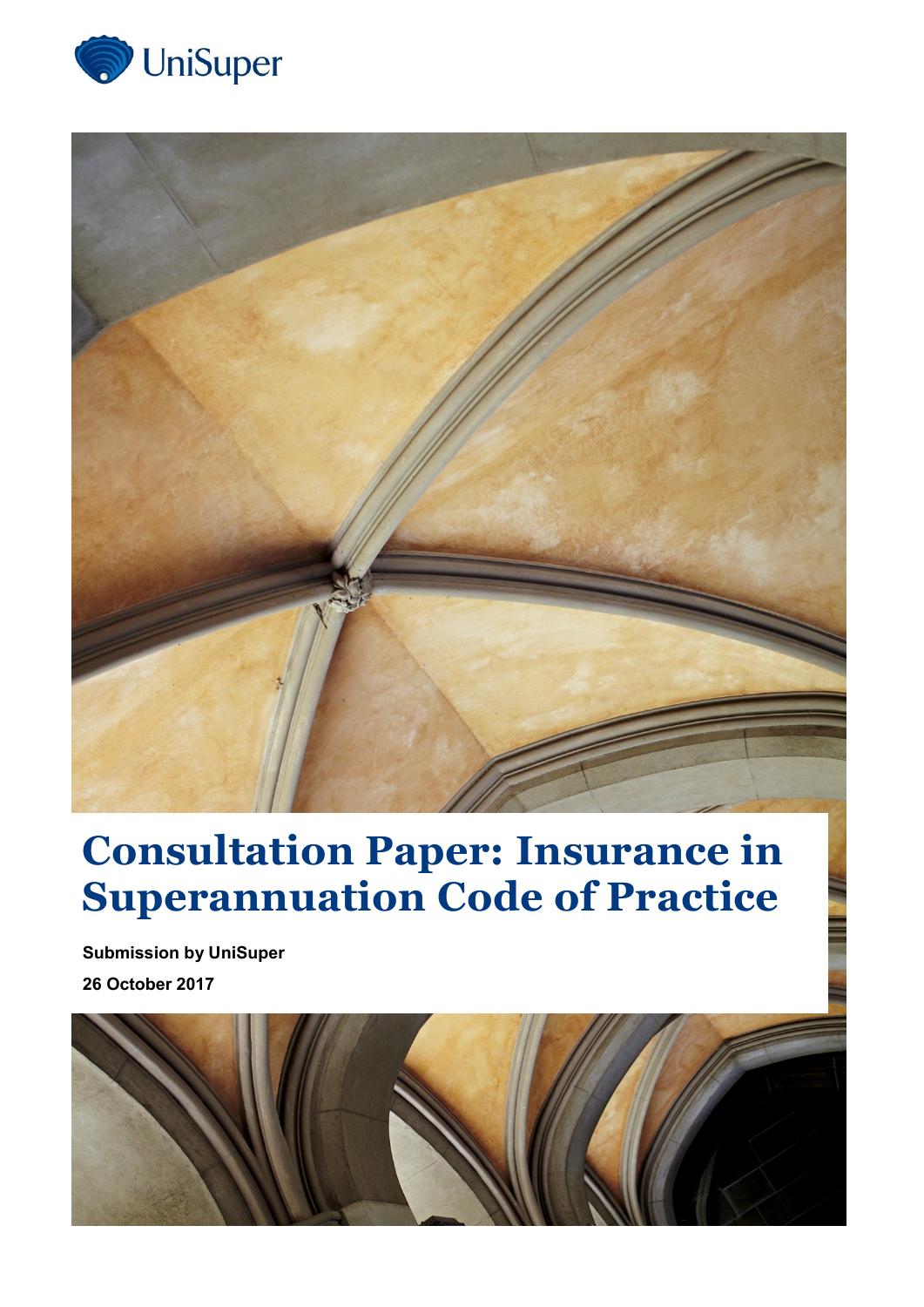

# **About UniSuper**

UniSuper<sup>1</sup> is the superannuation fund dedicated to people working in Australia's higher education and research sector. With approximately 400,000 members and around \$63 billion in assets under management, UniSuper is one of Australia's largest superannuation funds and has one of the very few open defined benefit schemes.

UniSuper is a default fund in numerous enterprise agreements across the higher education sector. Full time employees in the higher education sector are defaulted into our defined benefit option but have up to 24 months to choose our accumulation option. Defined benefit ("DB") members receive death and disability benefits that are partly provided via selfinsurance within the DB and via an external insurance arrangement.

We also manage two defined contribution ("DC"), accumulation-style accounts: Accumulation 1, for members who are not entitled to DBD membership and Accumulation 2 based on the same 14% employer contributions paid by participating employers for those who opt out of DBD membership.

The Fund's insurance strategy has different levels of default cover (which are offered without the need to submit health evidence) offered to different cohorts of members, e.g. a lower level of default cover offered to SG members (casuals, contractors), and a higher level of cover offered to permanent employees (who are generally in receipt of 17% employer contributions) likely to earn higher salaries and have longer tenure in their roles, leading to higher account balances.

We believe the Code does not adequately address some of the issues that arise from the interaction of DBs and out-sourced insurance and the related issue of above-SG employer support. In the following submission, we highlight the key issues that we believe require further consideration.

UniSuper Management Pty Ltd would welcome the opportunity to discuss the submission further and to provide additional information in respect of the comments made in this submission. Should you have further queries, please contact Benedict Davies, Public Policy Manager, on 03 8831 6670 or [benedict.davies@unisuper.com.au](mailto:benedict.davies@unisuper.com.au)

-

 $1$  This submission has been prepared by UniSuper Management Pty Ltd (ABN 91 006 961 799), which acts as the administrator of the Trustee, UniSuper Limited (ABN 54 006 027 121).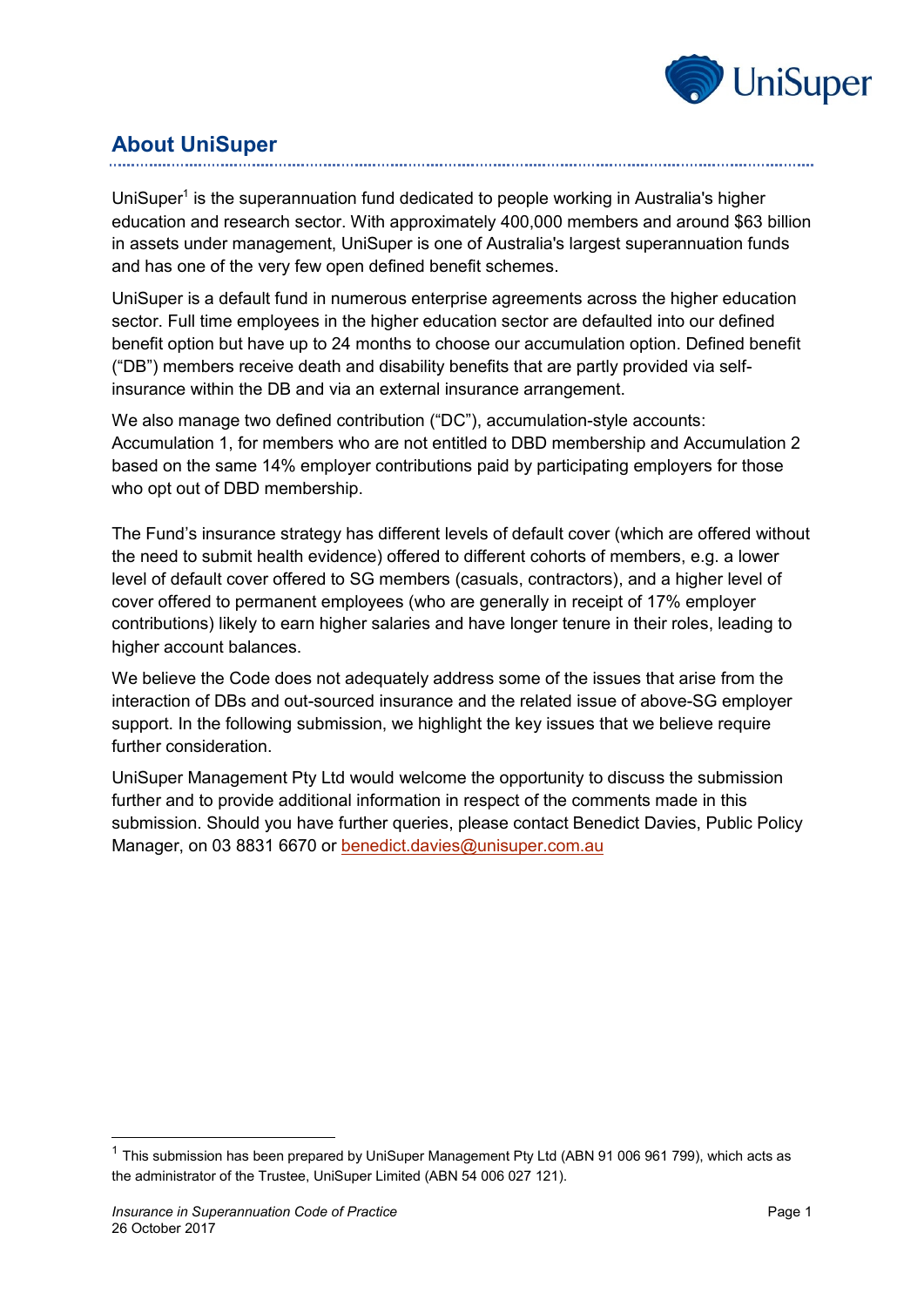

# **Key issues from UniSuper's perspective**

UniSuper supports the ISWG's aim of lifting standards across the industry. In developing any code, there are going to be trade-offs between prescription and flexibility. We favour prescription and standardisation in some areas (e.g. definitions of key terms) provided that it is matched with sufficient flexibility for trustees to respond to the needs of their own membership (e.g. different insurance offering for different membership categories based on level of contributions).

A move to codify standards across the industry is, however, not without costs. One of the implementation challenges for the Code is how the new norms will interact with many existing (and worthwhile) practices already in place. While we are supportive of uplifting standards across the industry, we maintain that a flexible approach is warranted based on the recognition of the diversity of funds and their memberships as well as the unique approaches that funds have taken to address these needs.

From our perspective, the four key issues that we believe need further consideration are:

- 1. Recognition that higher levels of employer support via EBAs and awards lead to different insurance offerings which require different premium caps than those in the proposed Code.
- 2. Insurance design is a trade-off between protecting against account erosion and protecting members in the event of their from death or disability. It should be recognised that the proposed cessation of cover rules would result in the cancelling of valuable automatic insurance cover - without member consent - even in situations where there is no risk to account balance erosion. We do not support the proposed cessation rule; in its place, we propose fund-based rules, such as account balance size rules, to determine whether or not to cancel a member's insurance.
- 3. Diverse communication strategies and customer service offerings need to be recognised rather than codified. Trustees should use the most appropriate communication method for the job. When it comes to claim enquiries, for example, we believe the best method for UniSuper is not online (as proposed in the Code) but direct contact with our highly-trained Claims Assist team whose primary function is to "on-board" new claimants.
- 4. Enforceability of the Code remains the key unanswered question but the Code's authority and enforceability are central to its success.

The following submission focusses on two things: firstly, issues particular to UniSuper that result from our unique position in Australia, i.e. offering a large open defined benefit scheme as well as two accumulation options, one attracting employer contributions of 17%. Secondly, we highlight issues that we believe require clarification, most of which are likely to be broader industry issues.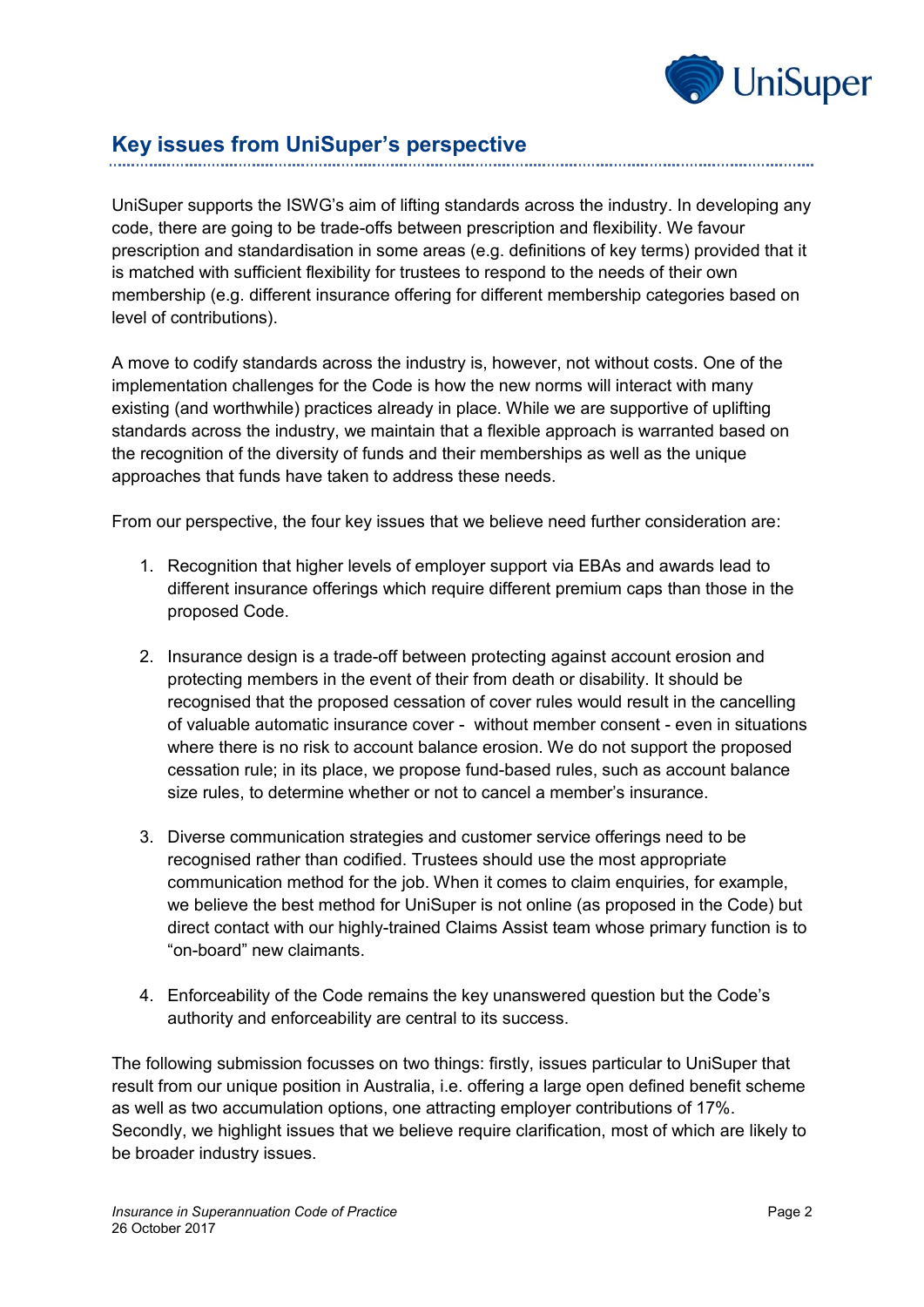

# **Appropriate and affordable cover will differ across funds**

## **Premium limits**

We do not support the establishment of maximum premium levels for automatic insurance. There are already existing rules and regulations, including insurance covenants in the SIS Act, that require the trustee of an RSE to consider the cost to all members when offering insurance and whether particular levels of cover inappropriately erode the retirement balances of members.

While we do not support limits in principle, if the ISWG were to develop a policy of maximum premium levels, we strongly encourage flexibility rather than prescription. Flexible rules should recognise that different insurances will need to be matched to different membership cohorts e.g. members who receive SG contributions only vs members who receive higher contributions under awards, EBAs and related industrial agreements. In fact, the proposed Code recognises this in Clause 4.4f which identifies employer contribution levels as a key consideration when designing automatic insurance.

If the proposed 1% cap were, for argument's sake, to be the appropriate cap for SG recipients, it does not follow that this is the right cap for all superannuation members, particularly those with higher levels of employer support. Higher levels of employer superannuation support are typically based on a broader conception of superannuation support whereby the ancillary benefits of death, TPD and income protection insurance are incorporated into that level of support.

Premium limits in the Code must take into account these situations. Clause 4.10 allows for an exception to the fee capping rules for higher risk occupations, provided that the Code administrator is satisfied that the cover is appropriate and affordable. We maintain that a mirroring clause is required for situations where employers make contributions at rates higher than the SG level.

#### **Cessation of automatic cover**

We do not support the proposed rules for ceasing a member's insurance after 13 months without an eligible contribution.

Developing the right insurance offering for members includes a trade-off between the competing objectives of preserving member account balances, with the strong desire to cancel compulsorily the insured benefits of as few members as possible.

Under UniSuper's current rules, automatic cover ceases for accumulation members after 12 months of inactivity for those with account balances under \$2,000. We think this strikes the right balance.

We are also concerned that there could be legal issues with cancelling the insurance of members, particularly those with larger balances where there is little or no chance of premiums eroding their account balances. For example, a 45 year old Accumulation 1 member of UniSuper with a \$500,000 account balance, but no eligible contributions, could have his or her insurance cancelled. The annual premium of \$1.68 per week (for \$85,000 of cover) is less than 0.0175% of the account balance, while the benefit is valued at, say, one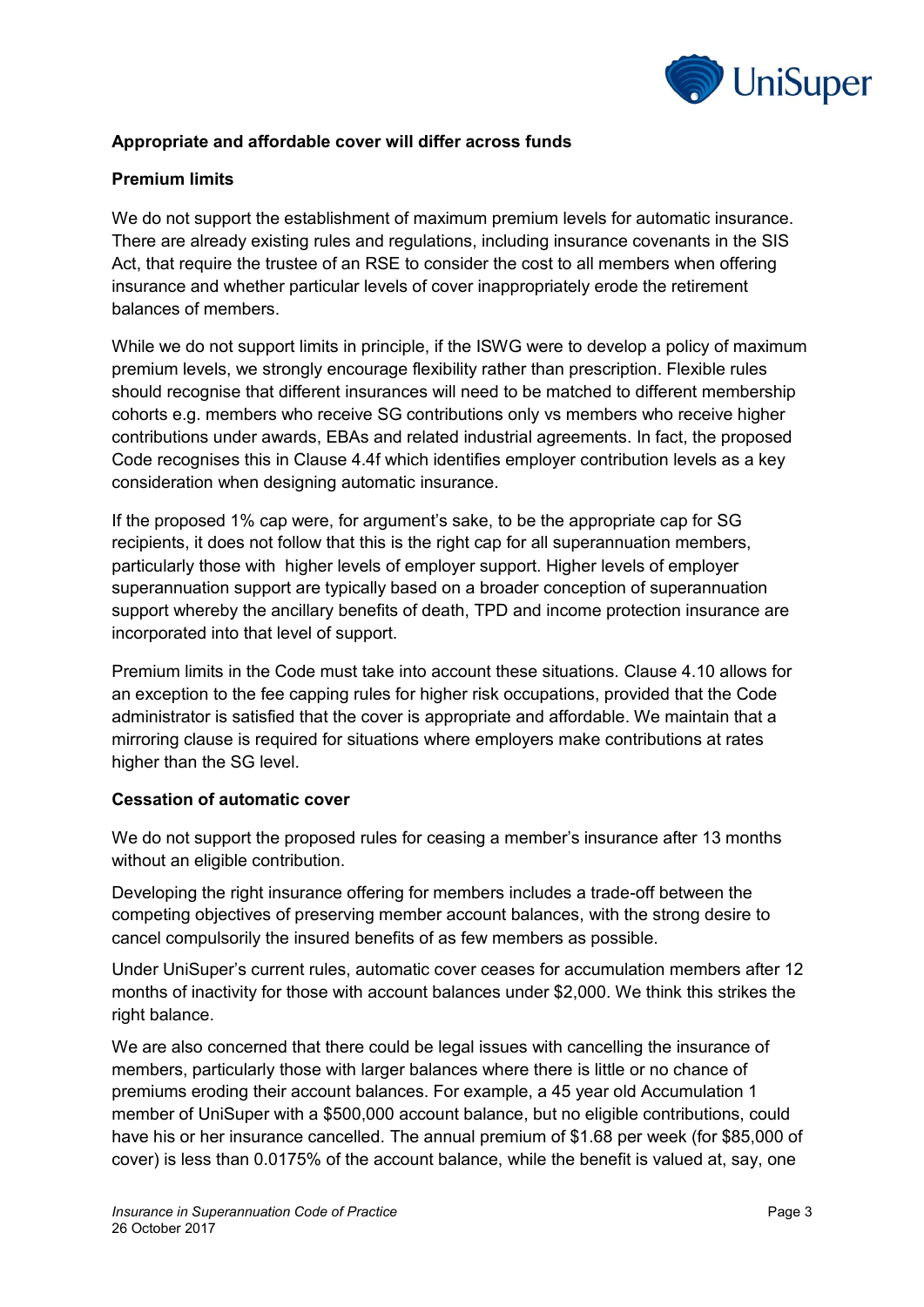

year's salary. Cancelling automatic insurance in this instance, without member consent, would be a poor outcome.

The 13-month rule also needs to consider the potential consequences for those on parental leave, long-service leave and, common in the higher education sector, sabbaticals.

We think any push to reduce the cessation time period from 13 months to four months, would raise serious concerns about whether a letter posted after no eligible contributions have been received for three months could be relied on to arrive within the four-month period. A four-month timeframe would be far too short and impractical.

#### **Duplicate cover**

There are a variety of reasons why members choose to have duplicate cover (e.g. sometimes to serve out waiting periods, top-up strategies) and we would be concerned if the Code lead to instances of valuable cover being cancelled without member consent.

Effective communication is, therefore, going to be central to the success of some of the key parts of the Code. As a principle, we believe that the best communication method for the job at hand should be used. The proposed Code has, at times, a preference for traditional communication methods e.g. written letters. While letters continue to be an important way to communicate, we believe that some newer communication methods are equally or more useful when advising members of insurance options, potential duplicate cover, etc.

We believe notifications such as email, member portal messages and apps should be viable alternatives to written letters when notifying members about duplicate cover (and potential balance erosion, etc.).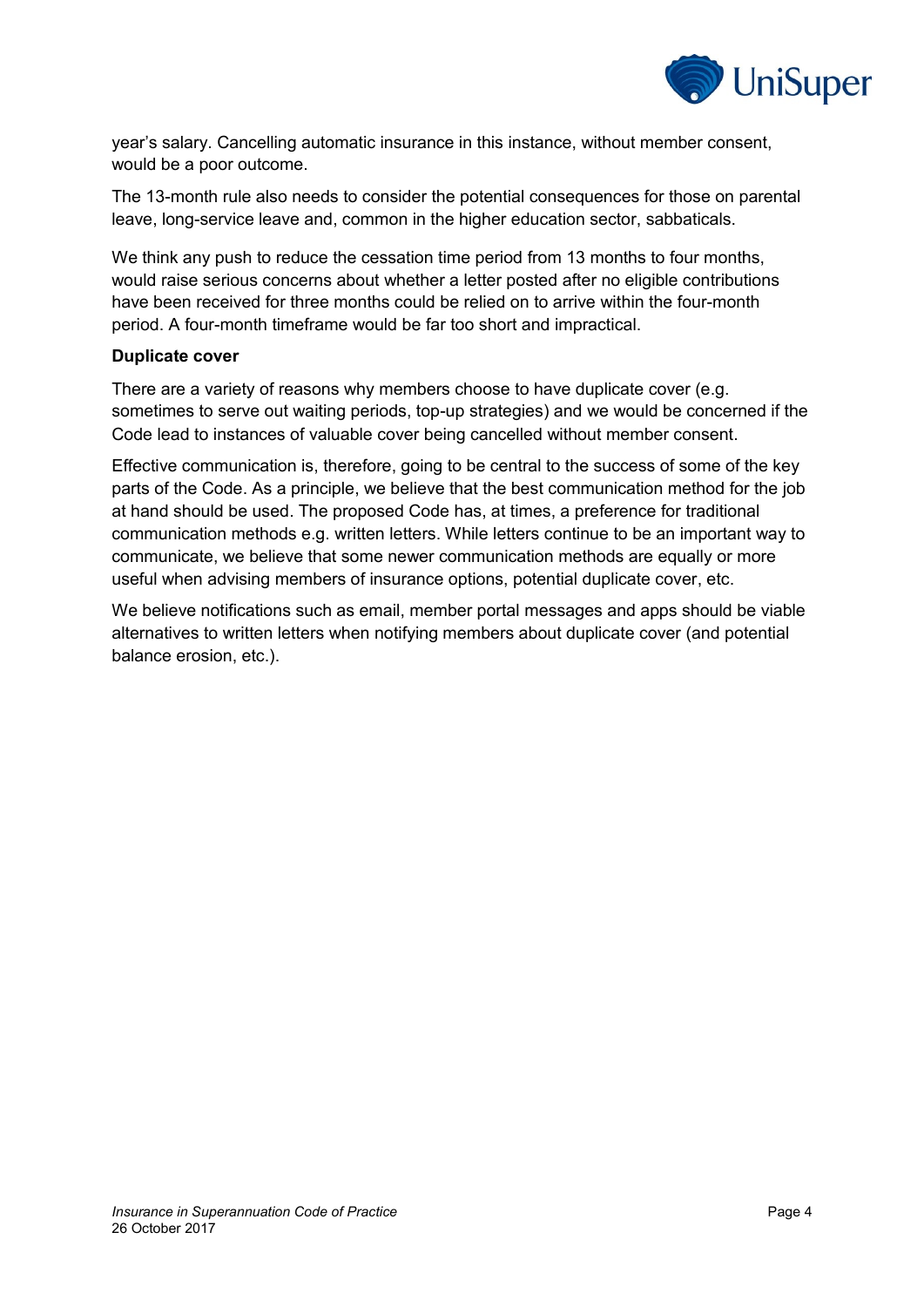

# **Claims handling & communication strategies will differ across funds**

UniSuper is broadly supportive of the timeframes proposed in the discussion paper as minimum standards to be met. UniSuper is confident that it can meet the standards, having in place a service level agreement requiring, for example, 95% of all initial internal claims handling actions to be completed within two days and 100% within five days. However, UniSuper believes that these measure transactional timeframes only and do not promote the effective management of the life cycle of a claim.

UniSuper is therefore also supportive of the implementation of industry standards measuring key milestones within claims, for example:

- Notification to Lodgement
- Lodgement to Initial Assessment
- Initial Assessment to Insurer Decision
- Insurer decision to Trustee determination
- Trustee determination to Payment
- Notification to Payment

One of the challenges in measuring these timeframes however, is that there is no uniform definition of what triggers each of these milestones. Therefore, UniSuper recommends that these milestones become defined terms across the industry, for example:

- Notification formal (verbal or written) advice of intent to claim. This would not necessarily include enquiries from members and/or their representatives regarding the claims process and/or level of cover held.
- Lodgement the receipt of minimum required information. This will be claim-type dependent e.g. IP – Member claim form/application and/or minimum medical report and/or employer information.
- Initial Assessment the ability to commence a formal medical assessment against the various definitions and/or in the case of death claims, the minimum information to commence the insurance assessment e.g. Death certificate & proof of age.
- Decision Insurer decision
- Trustee Determination the date the recommendation and/or distribution of benefits has been ratified by the trustee or its delegates
- Payment actual release of benefit to the member/claimant/beneficiary or on payment advice from the member.

UniSuper acknowledges that these issues will need to be further discussed and that individual requirements may need to be accommodated, as well as defined and disclosed.

(NB. The above definitions may differ when applying to the different claim types).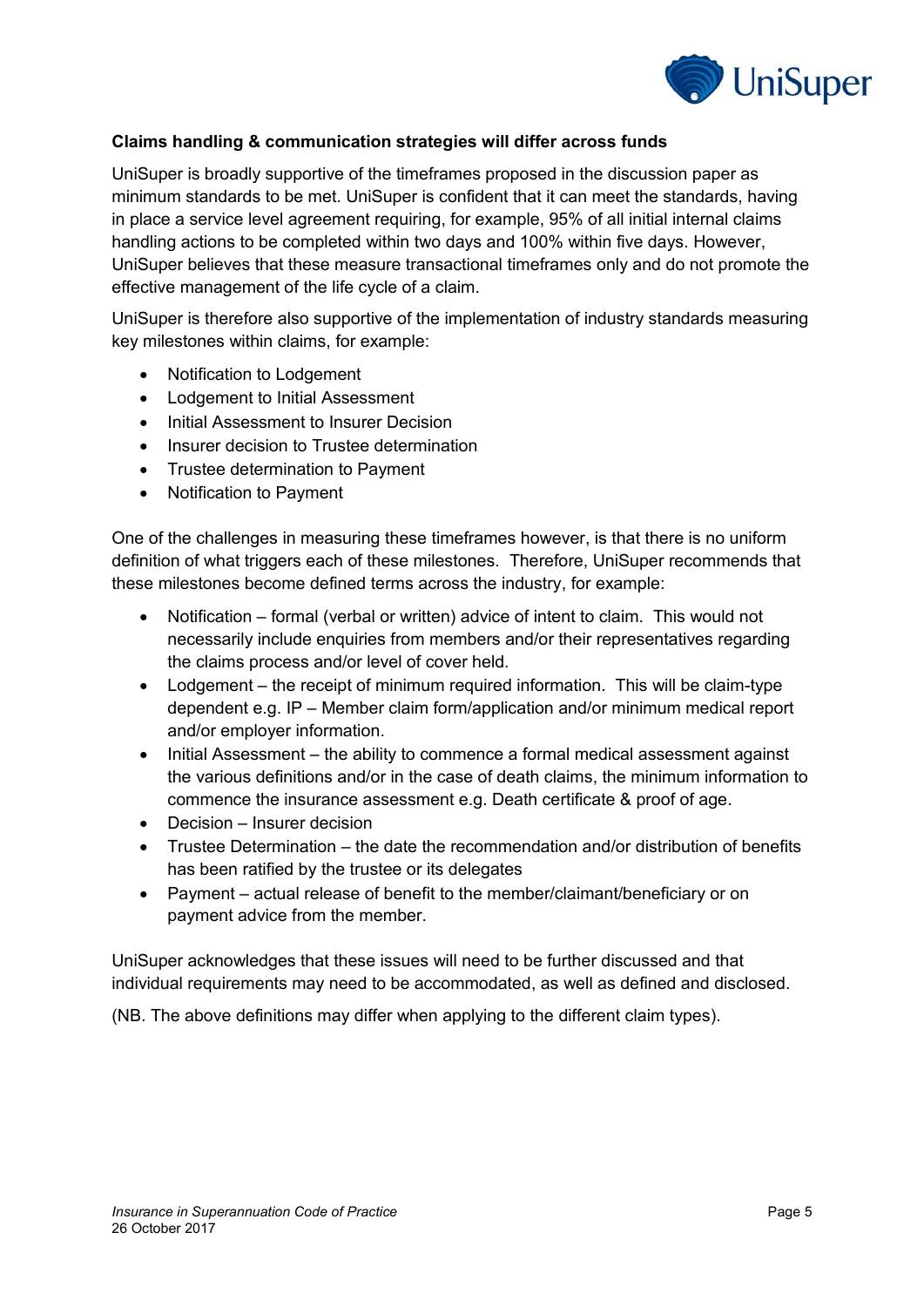

#### **Online forms should not be a member's first experience**

Clause 6.12 would require funds to offer digital forms to members to commence a claim. We do not think that is best practice. UniSuper has developed a highly personalised service designed to minimise the levels of uncertainty and stress that often accompany insurance claims. To that end, all claims enquiries are directed to the claims area where there is a dedicated Claims Assist team whose primary function is to "on-board" new claimants via highly skilled trained assessors and consultants.

UniSuper prefers that our staff deal directly with members and we prefer that the insurance claim forms are not available without first speaking to a Consultant. We think it is far better that members deal directly with a Consultant prior to making a claim to ensure that the initial eligibility checks are done upfront. This helps members understand the likelihood of a claim being successful. If unsuccessful claims can be avoided, members are better off and they save time and money (e.g. getting medical reports).

The Code should explicitly accommodate this approach to servicing members. We suggest the following alternative wording (in italics):

6.12 If you tell us that you wish to make a claim, we will *assist you to complete or* direct you to the appropriate forms or information online or email these to you within one business day.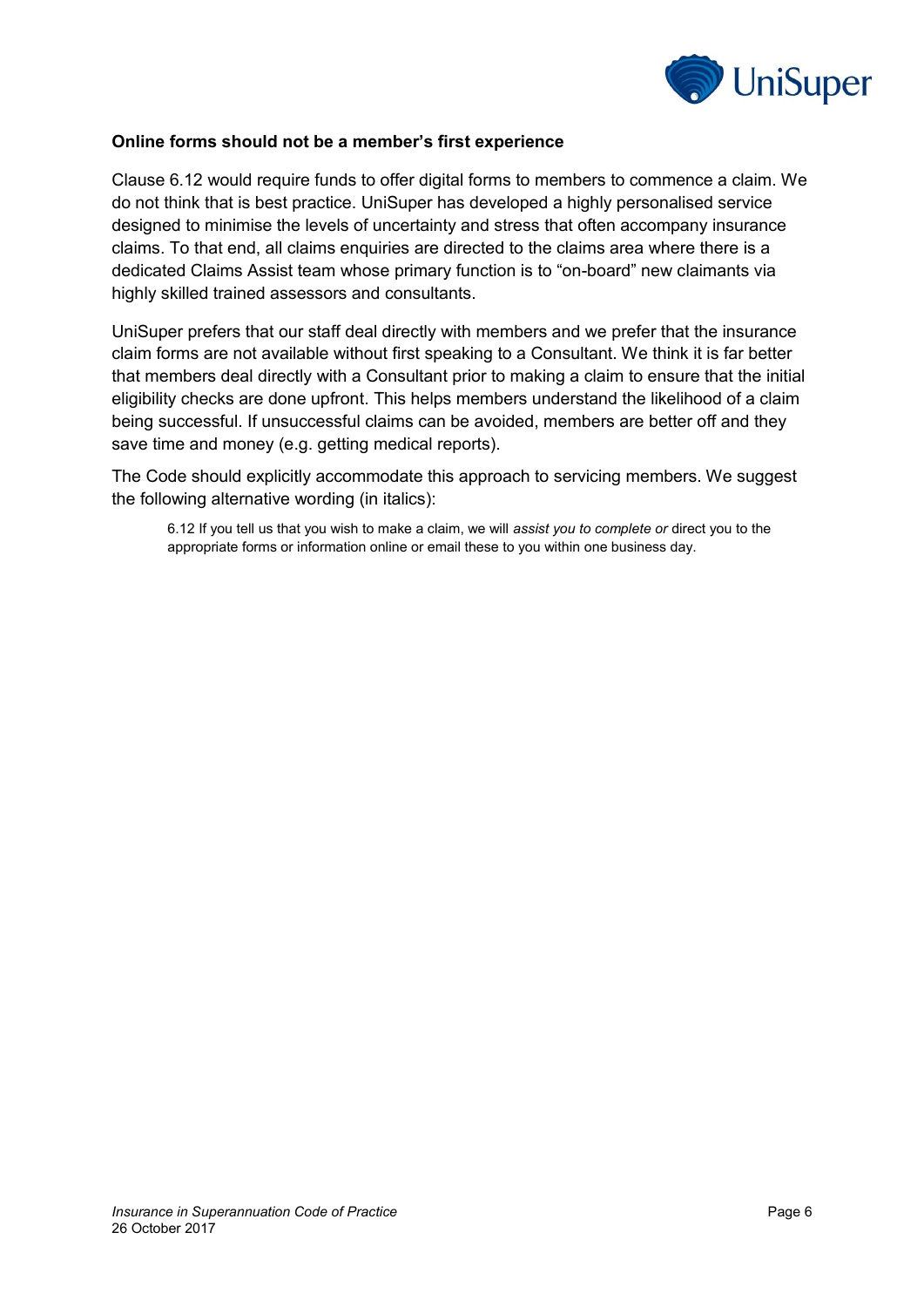

### **Effective methods of communicating with members**

The Code rightly aims to recognise the diverse communication options that are available today. For example, 4.20 lists options for cancelling cover to be via the website or digital application, over the phone, in writing by email or post.

Rather than proscribe references to numerous communication options, we suggest a broader but wide-reaching principle should be established in the Code that trustees should use the most appropriate communication method for the job. In some areas, it is becoming increasingly common for written correspondence to be less effective than, say, communication via a website log-in which the site owner can then monitor to determine if the message has been read.

#### **Issuing standalone insurance statements outside of annual statement packs**

It is broadly accepted across the industry that a large number of members do not read, or only pay cursory attention to, their benefit statements, with large numbers of members only checking their balances and not much else.

Based on that industry-wide experience, we are somewhat sceptical of the benefits of posting out an insurance statement separately to all members when readership levels would likely be equally as low (or lower) than benefit statements.

While this approach is the norm for general insurance, we question the actual effectiveness of this correspondence for the insurance industry. We would encourage evidence-based policy in this area and empirical evidence of the effectiveness of this method of communication would need to be established to impose new costs on members.

We would, however, support a more flexible alternative to communicate with members via less expensive (and more measurable) channels to provide these statements, such as SMS, email, member portal pop-ups and app notifications that require a member response, e.g. acknowledgement of notification, warning via check box, Yes/No response to SMS etc.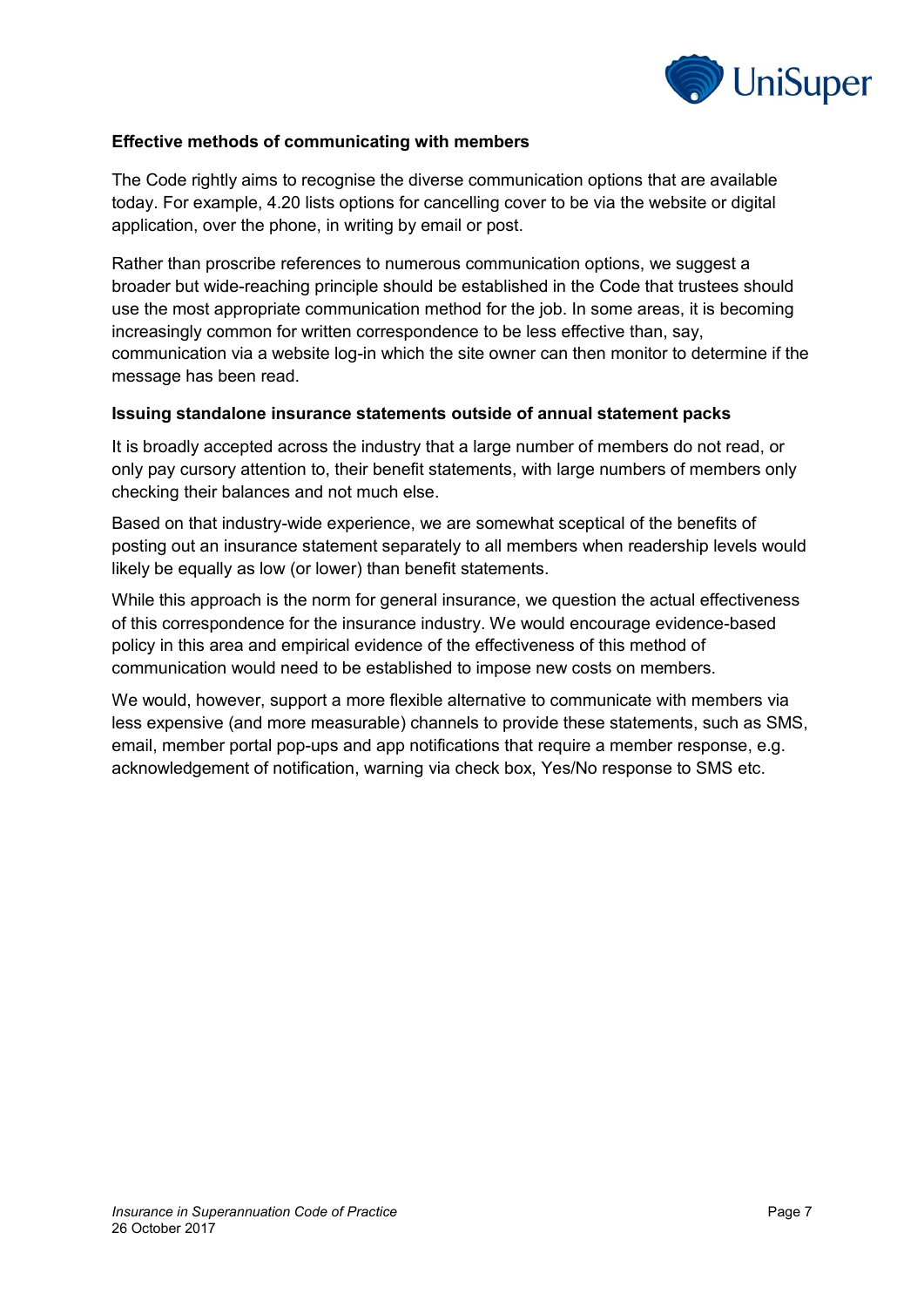

## **Enforceability and scope of the Code**

#### **How should the ISWG ensure that all trustees are bound by the Code?**

While the Code is intended to bind all trustees that offer insurance within an APRA-regulated superannuation fund, the Consultation Paper leaves open the question of how to enforce the proposed Code.

If the Code were not mandatory as a matter of law (i.e. via prudential or operating standard or some other form of legislative codification), trustees would then be required to conduct an assessment as to whether to adopt the Code based on the costs and benefits of doing so.

In doing so, trustees will look to existing duties under statute and common law (such as the best interests duty), statutory prescriptions (such as the MySuper default requirements and prescribed disclosures), and the terms of its trust deed in making a decision about whether (or how) to comply with the Code.

The enforceability of the Code will, therefore, be particularly relevant for any prescribed Code requirements, such as those relating to benefit design, premium limits and cover terms (i.e. the 13 months cancellation of cover requirement).

From a fund's perspective, the Code needs authority and enforceability if it is to be effective. Exactly how it is enforced and by whom are difficult questions for any one fund to answer. We believe this fundamentally important question needs to be addressed by an industry roundtable, along with relevant regulators, and be done in a process after the ISWG has finalised the Code.

#### **What are the practical implications of the transition arrangements?**

Clauses 3.9 and 3.10 of the proposed Code outline a transition period of 12 months *plus* two years for *new* or *updated* policies. It is not clear what type of change to an existing policy would make it a new or updated policy. Rather than try to resolve what is meant by new or updated policies, we think it would simplify the transitional arrangements if the Code's twoyear period were simplified to a trustee opt-in at any stage in those two years with a hard time limit at the end.

#### **Creation of a parallel dispute handling regime**

The proposed Code would create a new dispute resolution regime which would sit alongside existing complaints handling processes and dispute handling regimes (both of which are currently being redesigned). We have concerns that parallel regimes are likely to lead to inefficiencies in the handling of disputes as well as the potential for forum shopping and delays to decision-making. Further, navigating these dispute channels is likely to be confusing and complex for consumers.

We also believe there is uncertainty of application. For example, the same dispute could be taken at the same time to both the SCT as well as the dispute handling regime proposed under the Code. If it is intended that a dispute could be raised regarding a matter that is currently excluded from review by the SCT, for example, where a decision relates to:

- 1. the membership of the fund as a whole or
- 2. where a complaint would otherwise have been excluded by reason of the claim staking exemption for SCT matters

Is it intended that a dispute may be excluded under the Code and that it be taken to the SCT instead?

Another issue we believe that needs clarification is that under the proposed Code only a member or a 'beneficiary' may raise a dispute regarding cover. This may not be broad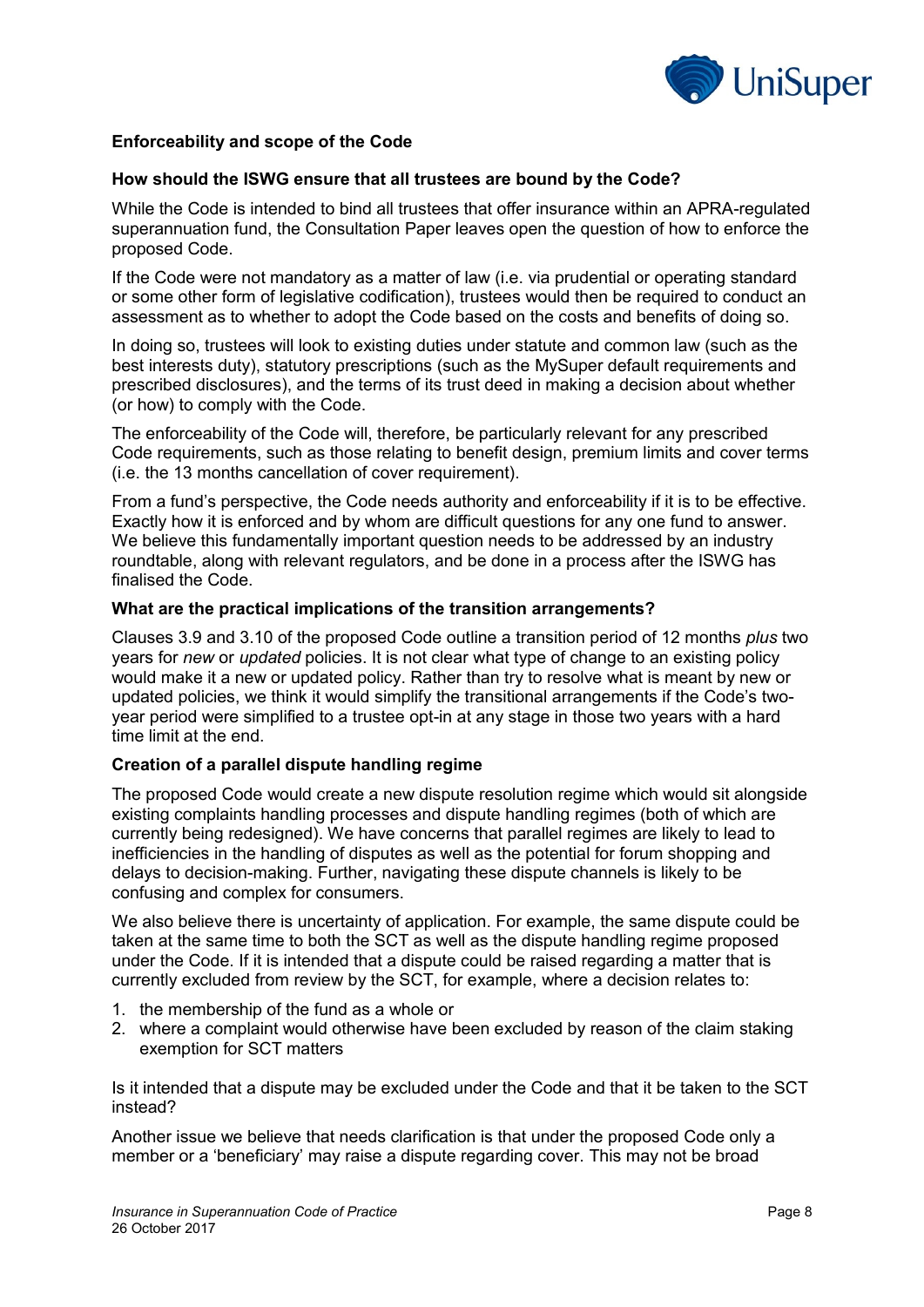

enough to enable those who may be eligible to be considered in a decision regarding the distribution of a death benefit (such as an LPR for an estate).

The Code is silent on the issue of the standard by which compliance with the Code, or the discretionary conduct of the Trustee, will be judged by the Code administrator.

For discretionary decisions reviewed by the SCT, fairness and reasonableness is the measure; no such standard is specified within the Code but we think it should be.

The Code is also silent on the review process for decisions of the Code administrator (as currently exists with the Federal Court for the SCT). We believe such a process needs to be incorporated into the Code.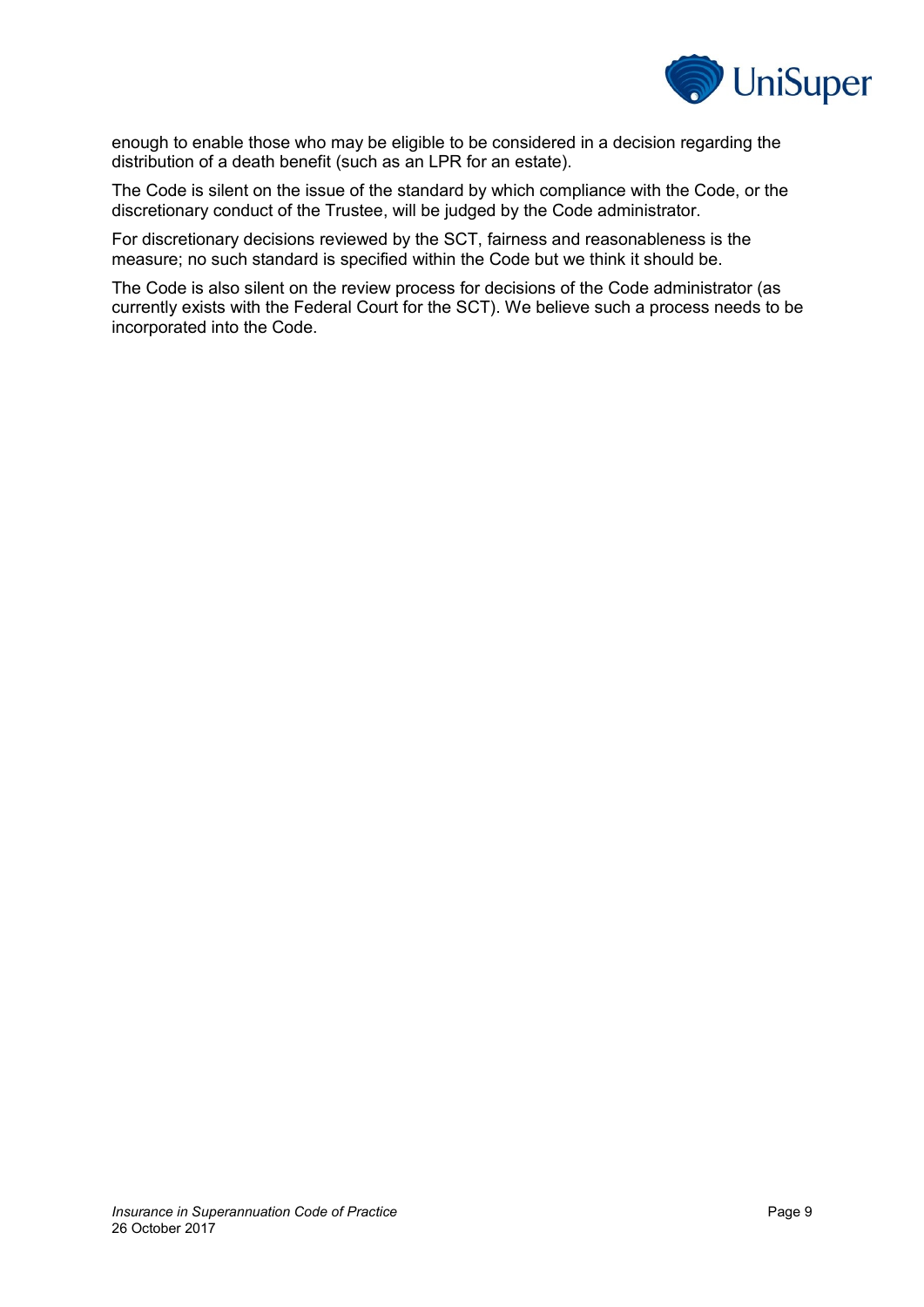

# **Areas where we suggest further clarification is required**

There are a number of areas in the Code which we believe require clarification or further consideration. These are industry-wide issues based on our reading of the Code and understanding of how the Code is likely to interact with existing procedures, policies, practices and norms.

#### **The Code is almost completely silent on defined benefit schemes and related issues**

There are only two references to "defined benefit" in the Code. While we understand that the Code is not proposed to apply to defined benefits (many of which have in-built benefits that look like insurance), we believe that it should explicitly state up-front that the Code does not apply to defined benefit interests.

We also believe the following DB- and UniSuper-related issues need further consideration.

- UniSuper's DB members may have the option to convert to an Accumulation account. On doing so, their self-insured benefit is converted to an externally-insured benefit. This benefit will often exceed the maximum caps. It is unclear under the Code if this will be caught under the definition of Automatic Insurance Members as the member has not made a decision around insurance levels.
- Erosion of account balances, in our experience, is more closely linked to employment patterns as opposed to age. If there is to be a lower level of cover offered to some members (as a lower fee cap for those under 25 implies), we believe it should be based on a member's employment category, such as causal or part-time, rather than age. This approach is more likely to get to the core issue, i.e. size of member account balance (age is not always the best proxy for having a small account).
- The proposed definition of eligible contribution (definitions Clause of the Code) does not cover the full range of contributions that a fund, such as UniSuper, receives. The definition refers only to SG contributions. This ignores the fact that some funds receive above-SG contributions, e.g. 17% or 14% contributions under awards and EBAs. This becomes particularly relevant where a member has chosen another fund for SG contributions but their employer continues to pay the difference between SG and the EA/Award rate to UniSuper. These amounts can and do cover the member insurance costs even though this it is not specifically made to the funds for this purpose.
- Clause 3.7b is not broad enough to cover all product options. UniSuper currently has a TPD benefit that provides a true income stream - not a lump sum - payable by instalments. As such, this definition would prevent our ability to offer this valuable cover and could future product designs.
- Clause 5.27 is unclear. Should this read as employer contributions as opposed to SG? For some members, UniSuper receives employer contributions above the SG with the SG going to another fund (see point above).
- We also have a Personal Account product in which members may make personal contributions to the fund without any employer contributions. This product is considered a MySuper product with default insurance. The Code is silent on whether the insurance offered under a personal product is automatic insurance. This needs to be clarified; preferably, excluding Personal Accounts which are essentially choice products.